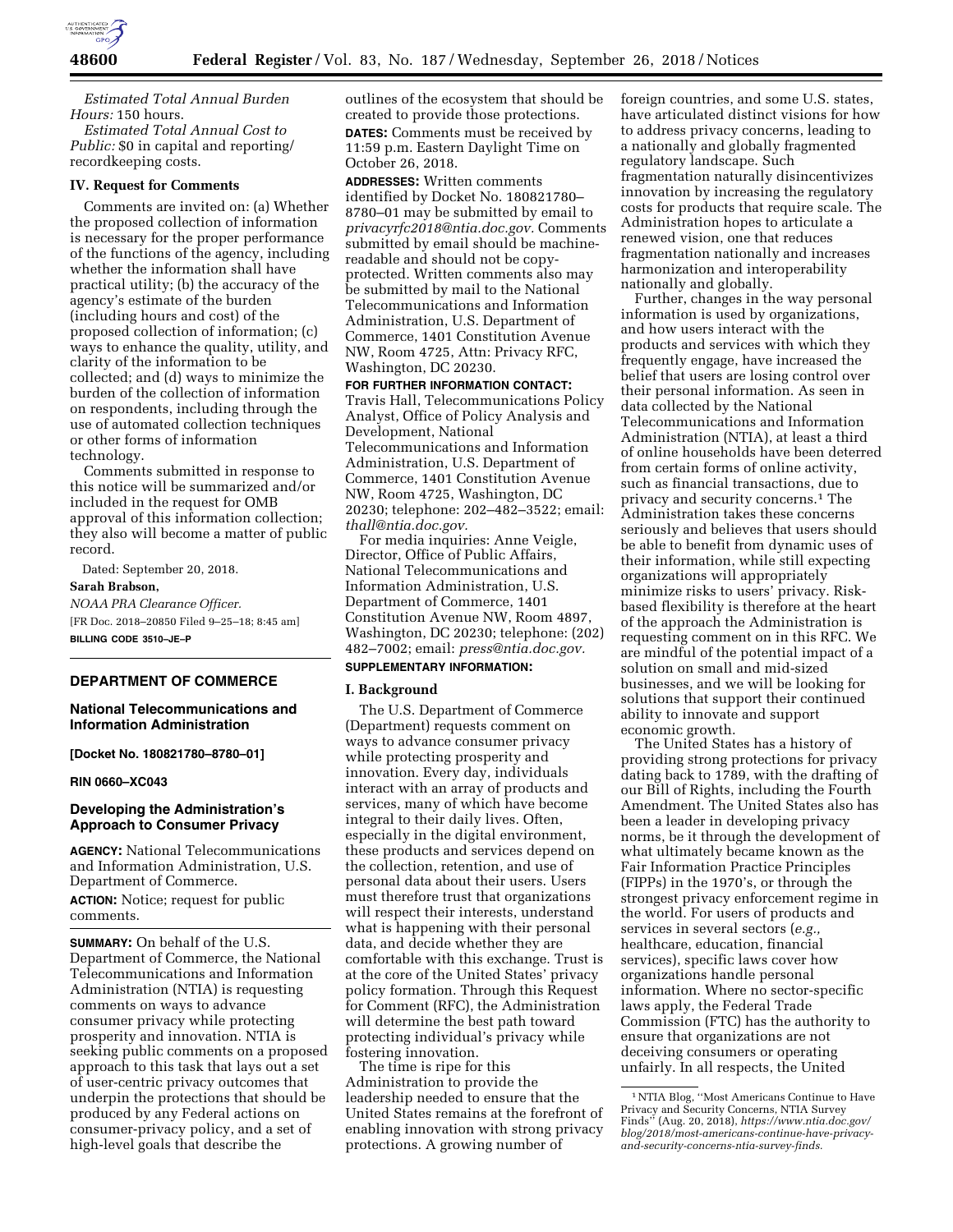States has successfully investigated and taken enforcement actions against organizations that violate these existing Federal laws. This RFC asks how best to strengthen the protections users currently enjoy; it does not propose changing current sectoral federal laws.2

This RFC is the outcome of an interagency process led by the National Economic Council (NEC) of the United States. NTIA has worked in coordination with the International Trade Administration (ITA) to ensure consistency with international policy objectives, and in parallel with the work of the National Institute of Standards and Technology (NIST) in developing a voluntary risk-based Privacy Framework as an enterprise risk management tool for organizations. In developing this RFC, the Department conducted significant outreach to a diverse set of individuals and organizations, including a broad range of industries, academics, and civil society organizations. These meetings helped to shape this Administration's proposed general approach to privacy, described below.

This approach is divided into two parts: (1) A set of user-centric privacy outcomes that underpin the protections that should be produced by any Federal actions on consumer-privacy policy, and (2) a set of high-level goals that describe the outlines of the ecosystem that should be created to provide those protections. This Administration is approaching this subject with humility, an understanding of the complexity of the issues at hand, and a commitment to a transparent process. As such, this RFC does not call for the creation of a statutory standard. Rather, it is looking to commenters to respond with details as to how these privacy outcomes and goals can be achieved. These comments will help to inform future Administration policy, actions, and engagement on consumer privacy.3

## *A. Privacy Outcomes*

Principle-based approaches to privacy, particularly when written to be operationalized, often encapsulate the desired outcome and the means used to achieve this outcome. For example, the consent of an informed user is the endgoal of most approaches to consumer privacy, but in order to create legal

clarity, this principle is implemented by mandating notice and choice. To date, such mandates have resulted primarily in long, legal, regulator-focused privacy policies and check boxes, which only help a very small number of users who choose to read these policies and make binary choices.

The Administration is instead proposing that discussion of consumer privacy in the United States refocus on the outcomes of organizational practices, rather than on dictating what those practices should be. The desired outcome is a reasonably informed user, empowered to meaningfully express privacy preferences, as well as products and services that are inherently designed with appropriate privacy protections, particularly in business contexts in which relying on user intervention may be insufficient to manage privacy risks. Using a risk-based approach, the collection, use, storage, and sharing of personal data should be reasonable and appropriate to the contex. Similarly, user transparency, control, and access should be reasonable and appropriate relative to context. This outcome underpins many of the principle-based approaches, including the FIPPs. The Administration is proposing that these outcomes be operationalized through a riskmanagement approach, one that affords organizations flexibility and innovation in how to achieve these outcomes.

Protecting both privacy and innovation requires balancing flexibility with the need for legal clarity and strong consumer protections. Being overly prescriptive can result in compliance checklists that stymie innovative privacy solutions. In addition, a prescriptive approach does not necessarily provide measurable privacy benefits. An outcome-based approach emphasizes flexibility, consumer protection, and legal clarity can be achieved through mechanisms that focus on managing risk and minimizing harm to individuals arising from the collection, storage, use, and sharing of their information.

The following outcomes are provided to spur comments, discussion, and engagement on how best to achieve user-centric privacy outcomes in a manner that is both flexible and clear, not to propose the text of a legal standard. They should be read as a set of inputs for building better privacy protections into products and services. For example, Access and Correction (item 5, below) is not an abstract requirement. Rather, organizations should consider the overall context in which the product or service operates, including the purpose of the product or

service, the privacy risks that the product or service may be creating, other means of mitigating these privacy risks, the impact of access and correction on other organizational risks, and other relevant factors, in order to determine the degree or manner in which access and correction could help achieve a user-centric privacy outcome without creating needless costs.

1. *Transparency.* Users should be able to easily understand how an organization collects, stores, uses, and shares their personal information. Transparency can be enabled through various means. Organizations should take into account how the average user interacts with a product or service, and maximize the intuitiveness of how it conveys information to users. In many cases, lengthy notices describing a company's privacy program at a consumer's initial point of interaction with a product or service does not lead to adequate understanding. Organizations should use approaches that move beyond this paradigm when appropriate.

2. *Control.* Users should be able to exercise reasonable control over the collection, use, storage, and disclosure of the personal information they provide to organizations. However, which controls to offer, when to offer them, and how they are offered should depend on context, taking into consideration factors such as a user's expectations and the sensitivity of the information. The controls available to users should be developed with intuitiveness of use, affordability, and accessibility in mind, and should be made available in ways that allow users to exercise informed decision-making. In addition, controls used to withdraw the consent of, or to limit activity previously permitted by, a consumer should be as readily accessible and usable as the controls used to permit the activity.

3. *Reasonable Minimization.* Data collection, storage length, use, and sharing by organizations should be minimized in a manner and to an extent that is reasonable and appropriate to the context and risk of privacy harm. Other means of reducing the risk of privacy harm (*e.g.,* additional security safeguards or privacy enhancing techniques) can help to reduce the need for such minimization.

4. *Security.* Organizations that collect, store, use, or share personal information should employ security safeguards to secure these data. Users should be able to expect that their data are protected from loss and unauthorized access, destruction, use, modification, and disclosure. Further, organizations should take reasonable security

<sup>2</sup>These sectoral laws include, but are not limited to, the Children's Online Privacy and Protection Act, Gramm-Leach-Bliley Act, the Health Insurance Portability and Accountability Act (HIPAA), and the Fair Credit Reporting Act.

<sup>3</sup>This Request for Comment is focused solely on private collection, use, storage, and sharing of personal data. It does not address lawful government access to such data.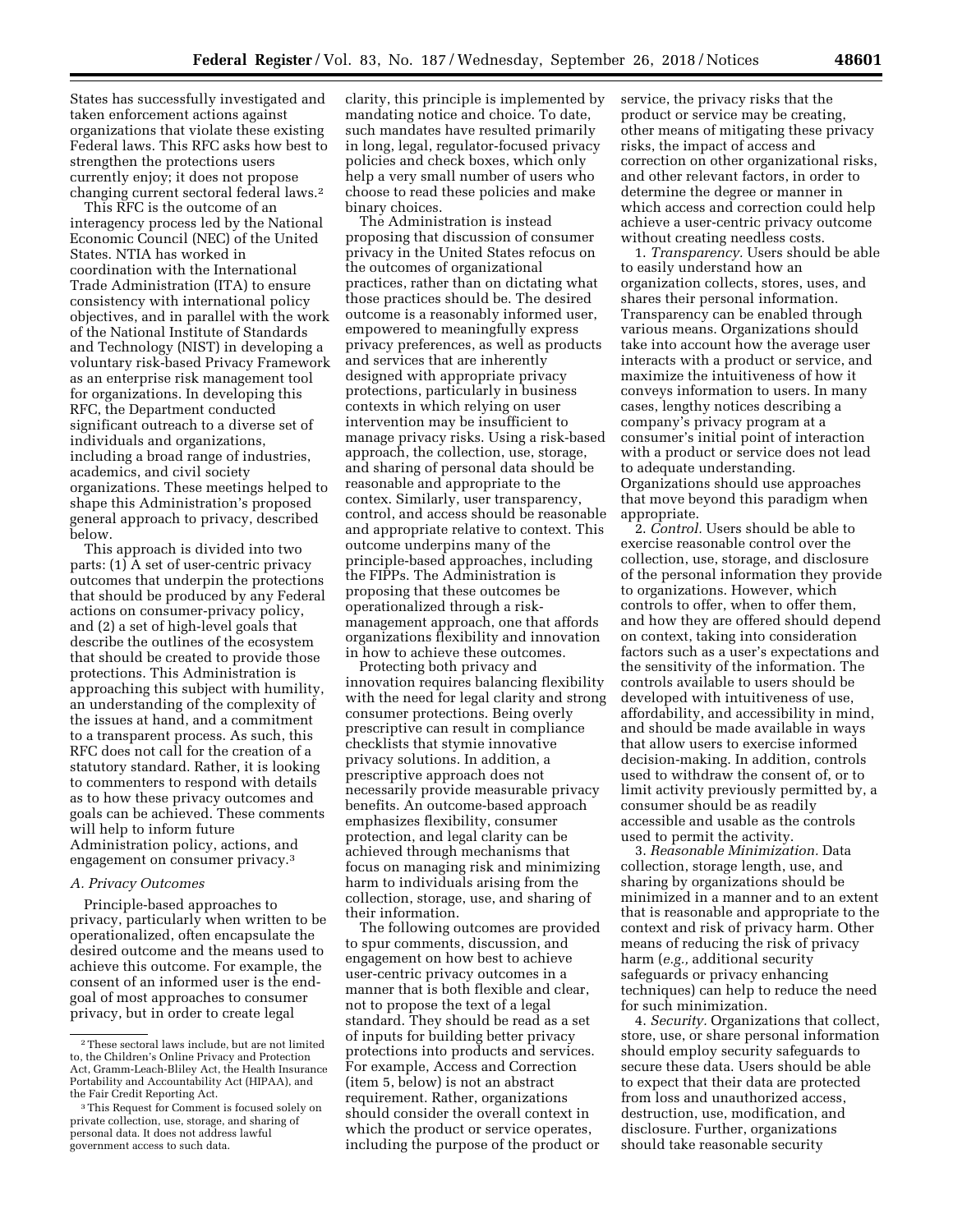measures appropriate to the level of risk associated with the improper loss of, or improper access to, the collected personal data; they should meet or ideally exceed current consensus best practices, where available. Organizations should secure personal data at all stages, including collection, computation, storage, and transfer of raw and processed data.

5. *Access and Correction.* Users should have qualified access personal data that they have provided, and to rectify, complete, amend, or delete this data. This access and ability to correct should be reasonable, given the context of the data flow, appropriate to the risk of privacy harm, and should not interfere with an organization's legal obligations, or the ability of consumers and third parties to exercise other rights provided by the Constitution, and U.S. law, and regulation.

6. *Risk Management.* Users should expect organizations to take steps to manage and/or mitigate the risk of harmful uses or exposure of personal data. Risk management is the core of this Administration's approach, as it provides the flexibility to encourage innovation in business models and privacy tools, while focusing on potential consumer harm and maximizing privacy outcomes.

7. *Accountability.* Organizations should be accountable externally and within their own processes for the use of personal information collected, maintained, and used in their systems. As described below in the High-Level Goals for Federal Action section, external accountability should be structured to incentivize risk and outcome-based approaches within organizations that enable flexibility, encourage privacy-by-design, and focus on privacy outcomes. Organizations that control personal data should also take steps to ensure that their third-party vendors and servicers are accountable for their use, storage, processing, and sharing of that data.

### *B. High-Level Goals for Federal Action*

The Administration is also looking to gather feedback on the following highlevel goals for Federal action. These goals should be understood as setting the broad outline for the direction that Federal action should take, in addition to comments on the goals, we are also looking for comments with details as to how these goals can be achieved. Below is a non-exhaustive and non-prioritized list of the Administration's priorities. We understand that there is considerable work to be done to achieve these goals.

1. *Harmonize the regulatory landscape.* While the sectoral system provides strong, focused protections and should be maintained, there is a need to avoid duplicative and contradictory privacy-related obligations placed on organizations. We are actively witnessing the production of a patchwork of competing and contradictory baseline laws. This emerging patchwork harms the American economy and fails to improve privacy outcomes for individuals, who may be unaware of what their privacy protections are, and who may not have equal protections, depending on where the user lives. Steps need to be taken to ensure that the regulatory landscape for organizations that process personal data in the United States remains flexible, strong, predictable, and harmonized.

2. *Legal clarity while maintaining the flexibility to innovate.* The ideal endstate would ensure that organizations have clear rules that provide for legal clarity, while enabling flexibility that allows for novel business models and technologies, as well as the means to use a variety of methods to achieve consumer-privacy outcomes. The Administration understands that balancing legal clarity, flexibility, and consumer privacy requires compromise and creative thinking. It is in striking this balance, however, that the United States has been able to maintain international leadership in both innovation and privacy enforcement, and any future action should strive to create a system that to the greatest extent possible maximizes each.

3. *Comprehensive application.* Any action addressing consumer privacy should apply to all private sector organizations that collect, store, use, or share personal data in activities that are not covered by sectoral laws. The differences between business models and technologies used should be addressed through the application of a risk and outcome-based approach, which would allow for similar data practices in similar context to be treated the same rather than through a fragmented regulatory approach.

4. *Employ a risk and outcome-based approach.* Instead of creating a compliance model that creates cumbersome red tape—without necessarily achieving measurable privacy protections—the approach to privacy regulations should be based on risk modeling and focused on creating user-centric outcomes. Risk-based approaches allow organizations the flexibility to balance business needs, consumer expectations, legal obligations, and potential privacy harms, among other inputs, when

making decisions about how to adopt various privacy practices. Outcomebased approaches also enable innovation in the methods used to achieve privacy goals. Risk and outcome-based approaches have been successfully used in cybersecurity, and can be enforced in a way that balances the needs of organizations to be agile in developing new products, services, and business models with the need to provide privacy protections to their customers, while also ensuring clarity in legal compliance.

5. *Interoperability.* The growth and advancement of the internet-enabled economy depends on personal information moving seamlessly across borders. However, the Administration recognizes that governments approach consumer privacy differently, creating the need for mechanisms to bridge differences, while ensuring personal data remains protected. The Administration should therefore seek to reduce the friction placed on data flows by developing a regulatory landscape that is consistent with the international norms and frameworks in which the United States participates, such as the APEC Cross-Border Privacy Rules System.

6. *Incentivize privacy research.* The U.S. Government should encourage more research into, and development of, products and services that improve privacy protections. These technologies and solutions will include measures built into system architectures or product design to mitigate privacy risks, as well as usability features at the userinterface level. These innovations require more research into understanding user preferences, concerns, and difficulties, as well as an understanding of the impact on legal obligations of third parties and the ability of third parties to exercise other rights provided by law. Privacy research will inform the development of standards frameworks, models, methodologies, tools, and products that enhance privacy.

7. *FTC enforcement:* Given its history of effectiveness, the FTC is the appropriate federal agency to enforce consumer privacy with certain exceptions made for sectoral laws outside the FTC's jurisdiction, such as HIPAA. It is important to take steps to ensure that the FTC has the necessary resources, clear statutory authority, and direction to enforce consumer privacy laws in a manner that balances the need for strong consumer protections, legal clarity for organizations, and the flexibility to innovate.

8. *Scalability:* The Administration should ensure that the proverbial sticks